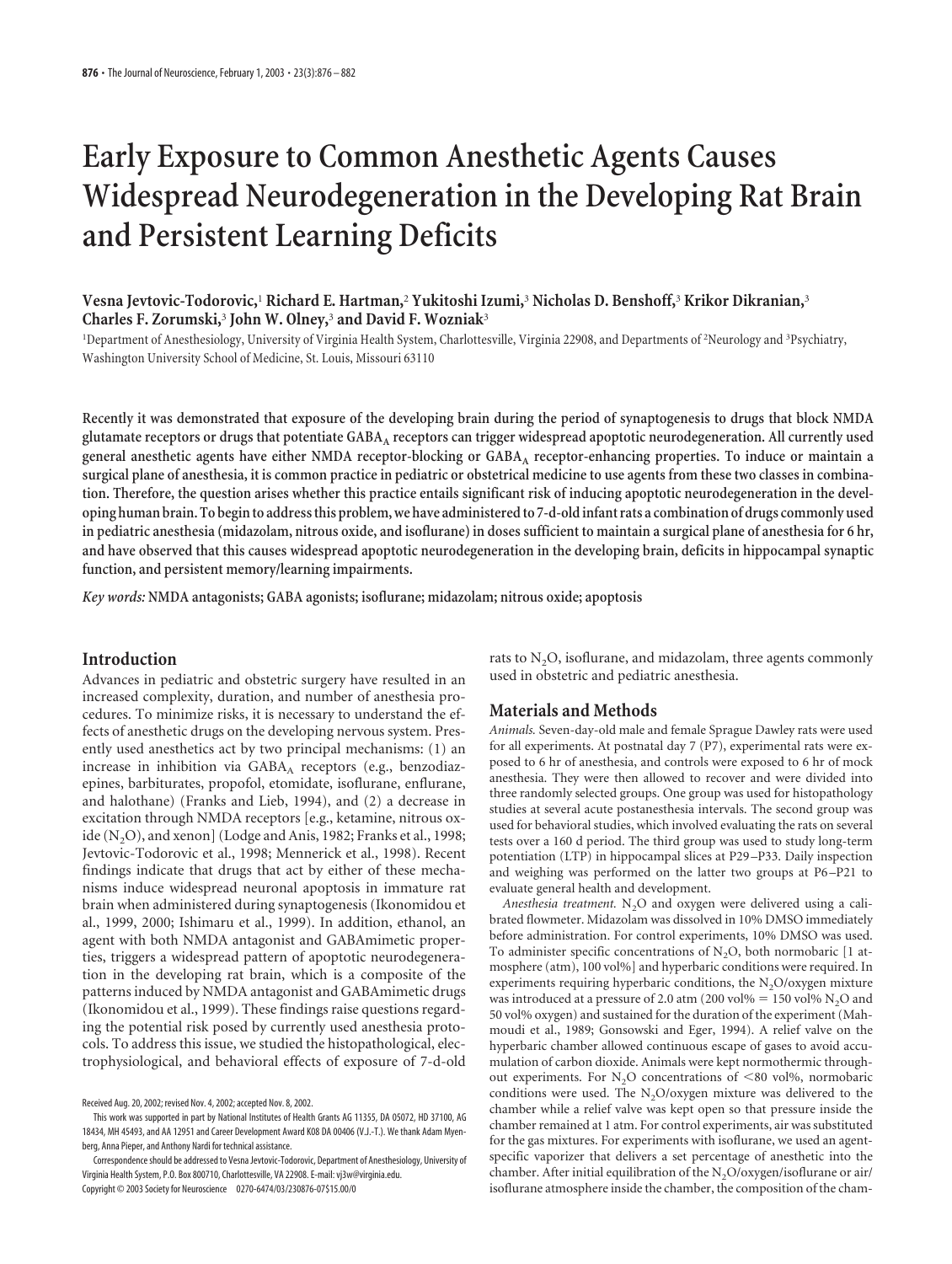ber gas was analyzed by mass spectrometry for  $N_2O$  or nitrogen, isoflurane, carbon dioxide, and oxygen concentration. All experiments were approved by The Animal Use and Care Committees of the University of Virginia and Washington University School of Medicine.

*Arterial blood gas analysis.* To determine adequacy of ventilation, arterial blood was sampled at the end of anesthesia by obtaining a single sample (100  $\mu$ ) from the left cardiac ventricle using a 32 gauge hypodermic needle. Bicarbonate concentration (millimoles per liter), oxygen saturation (%), pH, paCO<sub>2</sub> (partial pressure of carbon dioxide in mmHg), and  $paO<sub>2</sub>$  (partial pressure of oxygen in mmHg) were measured immediately after blood collection, using a Nova Biomedical blood gas apparatus. Control samples were obtained from air/DMSO-treated pups.

*Histopathological studies.* All pups were deeply anesthetized and perfused with aldehyde fixatives for histopathology studies of the brains. We have found that activated caspase-3 [immunocytochemical (ICC)] is an excellent method for marking neurons that are in an early stage of apoptosis (Olney et al., 2002a,b), and DeOlmos silver staining is very useful for mapping patterns of cell death in the developing brain (Ikonomidou et al., 1999, 2000). To confirm the apoptotic nature of the cell-death process, electron microscopy is the most reliable available means (Dikranian et al., 2001). Pups used for studying caspase-3 activation or for silver staining were perfused with a mixture of paraformaldehyde (4%) in Tris buffer, pH 7.4, either 2 hr (caspase) or 18 hr (silver) after cessation of anesthesia, whereas those used for electron microscopy studies were perfused with a mixture of paraformaldehyde (4%) and glutaraldehyde (1.5%) in cacodylate buffer, pH 7.4, at 10 hr after anesthesia.

For activated caspase-3 ICC, 50- $\mu$ m-thick vibratome sections were processed by procedures described recently (Olney et al., 2002b), using a primary anti-active caspase-3 antiserum raised in rabbits (D175; Cell Signaling Technology, Beverly, MA). For silver staining, the fixed brains were cut by vibratome into 50  $\mu$ m sections and stained by the DeOlmos cupric silver method, as described previously (DeOlmos and Ingram, 1971; Corso et al., 1997). For electron microscopy, ultrathin sections were stained with uranyl acetate/lead citrate and viewed in a 100C Jeol (Peabody, MA) electron microscope.

To determine the degree of neurodegeneration in a given brain region, we used the optical dissector and fractionator method (West, 1999). A counting frame (0.05  $\times$  0.05 mm; dissector height, 0.05 mm) and a high numerical aperture objective lens were used to visualize neurons. Unbiased sampling of each brain region was performed by randomly selecting 10–12 viewing fields over which the counting frame was positioned for counting at different focal levels. The numerical density of degenerating neurons in any given region was determined by counting argyrophilic profiles in 50- $\mu$ m-thick sections stained by the DeOlmos silver method. Differences between anesthetic-treated and control values for a given brain region were evaluated statistically by Student's *t* test. To obtain an estimate of the severity of induced degeneration in the anesthetic-treated brains, the numerical density values for the anesthetic-treated animals were divided by those for the controls. The result was expressed as a "fold" increase over baseline, baseline being the rate at which neuronal cell death was occurring as a natural phenomenon in control brains. Counting was done by an experienced histopathologist who was unaware of the treatment condition.

*Electrophysiological studies.* Rats exposed for 6 hr to anesthetic agents at P7 were killed at P29–P33 for preparation of hippocampal slices using standard methods (Zorumski et al., 1996). At the time of study, slices were placed in a submersion recording chamber at 30°C. Extracellular recordings were obtained from the apical dendritic region for analysis of population EPSPs using 2 M NaCl electrodes. Evoked responses were elicited with 0.2 msec constant-current pulses through a bipolar electrode in the Schaffer collateral pathway (CA1 hippocampal field) every 30–60 sec at an intensity sufficient to elicit 50% maximal EPSPs. After establishing a stable baseline, LTP was induced by applying a single 100  $Hz \times 1$  sec stimulus train using the same amplitude current.

*Behavioral studies.* Rats exposed to the anesthetic "triple cocktail" or DMSO vehicle on P7 were evaluated behaviorally at subsequent ages using the following measures [similar to those described in greater detail by Wozniak et al. (1989, 1990, 1991), Ho et al. (2000), and Hartman et al. (2001)]: (1) Ascent test at P10, P12, and P14 (to assess the acute response to

drug treatment); (2) auditory/tactile startle and prepulse inhibition (PPI) of startle at P20; (3) a 1 hrlocomotor activity test in a home-cage environment at P21; and (4) a sensorimotor battery of tests at P22, including walking initiation, ledge walking, inclined plane performance, and elevated platform performance. (5) Spatial reference memory was evaluated using the Morris water navigation test which included cued (P28), place (P32 and P131), and probe trials. (6) Spatial working memory was assessed at P53, using a winshift spatial discrimination protocol in the radial arm maze.

Water navigation testing was conducted as two separate studies, each involving different groups of experimental and control rats ( $n = 9-11$ ) per group). Except as is explained below, the same conditions were used for both studies, as follows: rats were tested in a small pool (100 cm inner diameter) as juveniles and in a larger pool (180 cm inner diameter) as adults. In the cued trials, rats were tested for their ability to swim to a visible platform that was switched to a new location for each trial. The place condition involved testing the rats' ability to learn the location of a platform (submerged, not visible) which remained in the same location for all trials. When subjected to place testing as juveniles (P32), the rats were given two blocks of trials (two trials per block) each day for 5 d, with an intertrial interval of 30 sec. When the rats were retested as adults (P131), using a new platform location, a protocol involving one block of trials (two trials per block) each day for 5 d was used in an effort to increase task difficulty and improve test sensitivity. Study 2 was conducted exactly like study 1, except that after 5 d of place testing as adults, rats in study 2 were tested for an additional 5 d to determine whether they could progressively improve their performance to an asymptotic level, to provide evidence of learning. Probe trials were conducted after the last place trial of juvenile testing and after the last place trials of blocks 5 and 10 during adult testing. Probe trials involved removing the platform and evaluating the rats' search patterns for the missing platform by quantifying time spent in the target quadrant and number of platform crossings.

The rats in both study 1 and study 2 were tested in the radial arm maze at P53 according to an identical win-shift spatial discrimination (working memory) protocol in each study.

*Data analyses.* The data from each behavioral test in both study 1 and study 2 were subjected to an ANOVA involving treatment and study as between-subjects variables. In no case was a treatment by study interaction found; therefore, for additional analysis, the data from studies 1 and 2 were combined (and the variable study was deleted), except for data pertaining to the last 5 d of place testing as adults, which were generated only in study 2. Data from the preweaning tests were typically analyzed using ANOVA models that involved treatment and litter as betweensubjects variables and test sessions as a within-subjects variable. Data from postweaning tests were typically analyzed using ANOVA models with treatment and gender as between-subjects variables and blocks of trials as a within-subjects variable. Pairwise comparisons were conducted after significant effects of treatment or significant interactions involving treatment and other relevant variables, and *p* values exceeding Bonferroni corrected levels were noted when appropriate by the symbol †. The Huynh–Feldt statistic was used to adjust *p* values to help protect against violations of compound symmetry when more than two levels of a within-subjects variable were used in an ANOVA model.

#### **Results**

#### **Neonatal anesthetic treatment does not induce metabolic or respiratory distress**

To assess the effects of selected anesthetics on the developing brain, we exposed P7 rats to midazolam, isoflurane, and  $N_2O$ , either individually or in clinically relevant combinations, for 6 hr. In animals

|  |  | Table 1. Arterial blood gas analysis |
|--|--|--------------------------------------|
|  |  |                                      |
|  |  |                                      |

| Arterial blood gas         | Controls ( $n = 8$ ) | Treated $(n = 8)$ |
|----------------------------|----------------------|-------------------|
| рH                         | $7.52 \pm 0.05$      | 7.49 $\pm$ 0.02   |
| $paC0$ <sub>2</sub> (mmHq) | $30 \pm 8$           | $79 + 7.7$        |
| $pa0$ <sub>2</sub> (mmHq)  | $117 \pm 13$         | $93 + 11$         |
| $HCO3$ (mmol/l)            | $23 \pm 3$           | $22 \pm 1.5$      |
| Sa0, (%)                   | $99 \pm 0.3$         | $96 \pm 1.1$      |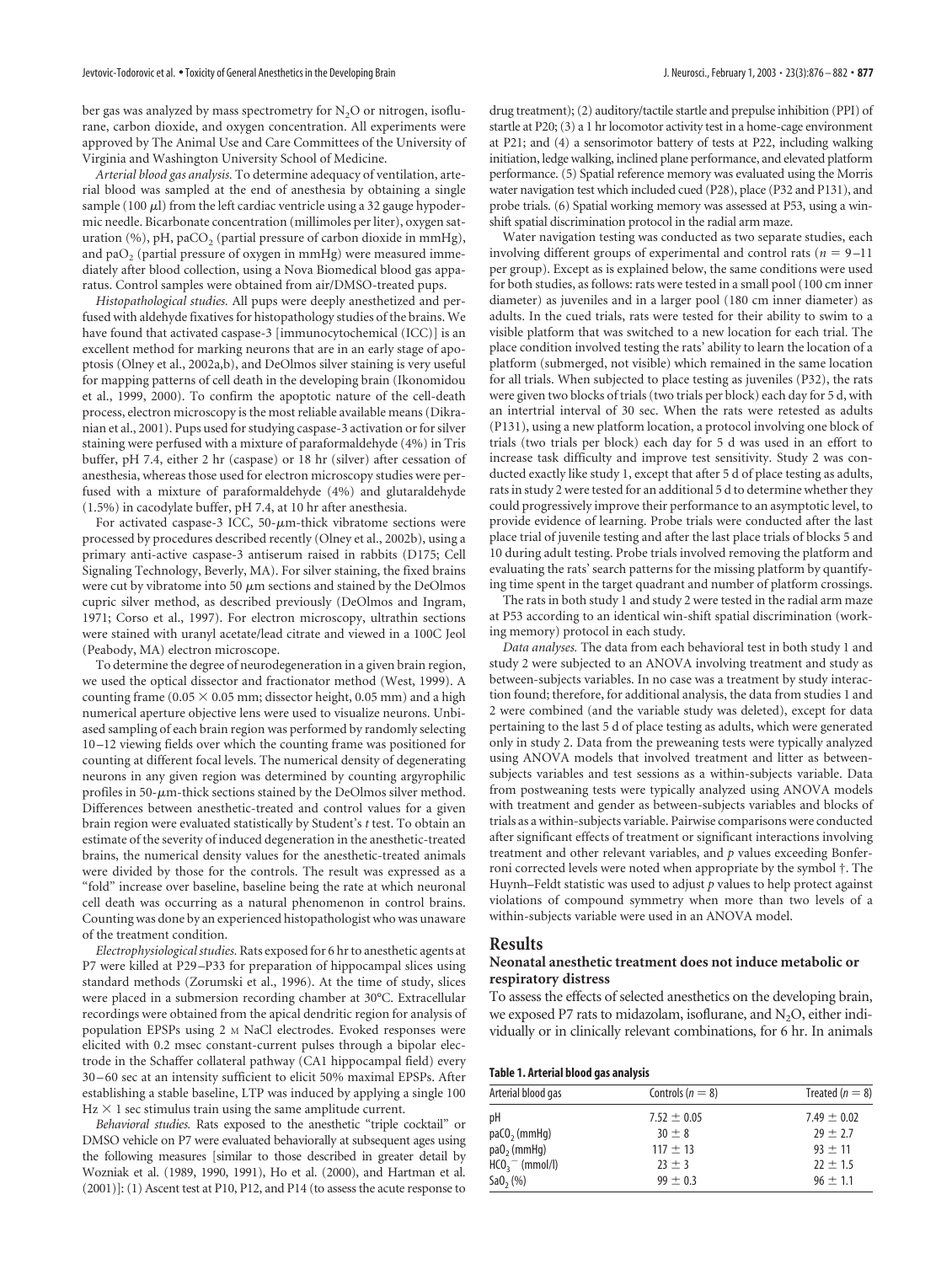exposed for 6 hr to these drugs, either individually or in combination, including the triple cocktail (isoflurane plus  $N<sub>2</sub>O$  plus midazolam) (Table 1), there were no signs of metabolic or respiratory distress. Oxygen saturation,  $paO<sub>2</sub>$ ,  $paCO<sub>2</sub>$ , and  $pH$  did not differ significantly from control animals exposed to air plus vehicle for 6 hr. A slight increase in pH in both groups is attributable to transient hyperventilation caused by cardiac puncture.

#### **Neonatal anesthetic treatment induces extensive apoptotic neurodegeneration**

In vehicle-treated animals (10% DMSO plus air), both cupric silver and activated caspase-3 ICC staining revealed a sparsely scattered pattern of baseline physiological cell death (Fig. 1*a,f,h,j*). Animals treated with  $N_2O$  alone (50, 75, or 150 vol%) or midazolam alone (3, 6, or 9 mg/kg, i.p.) showed no significant increase in apoptotic neurodegeneration compared with control animals (data not shown). However, animals that were treated with isoflurane alone (0.75, 1.0, or 1.5 vol%) exhibited dose-dependent neurodegeneration ( $p <$ 0.05). The most vulnerable brain regions were the laterodorsal and anteroventral thalamic nuclei, where even the lowest isoflurane concentration (0.75%) caused a significant increase in neuronal degeneration (16 fold and ninefold increase, respectively). The parietal cortex (layer II) was also affected in an apparently dose-dependent manner, although the damage was significantly greater than controls at only the highest isoflurane concentration (1.5 vol%)  $(p < 0.05)$ .

When a nontoxic dose of midazolam (9 mg/kg, i.p.) was followed by 6 hr of a low/minimally toxic concentration of isoflurane (0.75 vol%), there was a significant increase in apoptotic neurodegeneration compared with this concentration of isoflurane alone. Under this condition (double GABAmimetic cocktail), the damage was evident primarily in the laterodorsal and anterodorsal thalamus and parietal cortex (layer II). However, when 6

hr of N<sub>2</sub>O at a low/nontoxic concentration (75 vol%) was added to the above double cocktail, this triple cocktail (midazolam plus 6 hr of  $N_2O$  plus isoflurane) resulted in a robust neurodegenerative reaction entailing more severe damage in the thalamus and parietal cortex than was caused by the double cocktail, and also producing moderate to severe damage in many other brain regions. It warrants emphasis that all triple cocktail-exposed pups invariably sustained brain damage, and that the pattern of damage was identical in each of these brains. We have compiled a comprehensive list of the damaged brain regions (Table 2), and for each region the severity of neurodegeneration in anesthesiaexposed brains is rated in terms of how many fold greater it is compared with the baseline rate in the same region of control



**Figure 1.** Triple anesthetic cocktail induces apoptotic neurodegeneration.*a–l*are light micrographic scenes from various brain regions of either a control rat (*a*, *f*,*h*, *j*) or a rat exposed to the triple anesthetic cocktail (*b– e*,*g*, *i*,*k*, *l*). Some sections are stained by the DeOlmos silver method (*a*,*b*,*d*, *f*,*g*,*k*), and the remainder are immunocytochemically stained to reveal caspase-3 activation (*c*,*e*,*h–j*, *l*). The regions illustrated are the posterior cingulate/retrosplenial cortex (*a– c*), subiculum (*d*,*e*), anterior thalamus ( *f*, *g*), rostral CA1 hippocampus (*h*, *i*), and parietal cortex ( *j–l*). The individual nuclei shown in the anterior thalamus ( *f*, *g*) are laterodorsal (*LD*), anterodorsal (*AD*), anteroventral (*AV* ), anteromedial (*AM*), and nucleus reuniens (*NR*). *m* and *n* are electron micrographic scenes depicting the ultrastructural appearance of neurons undergoing apoptosis. The cell in*m*displays a very early stage of apoptosis in which dense spherical chromatin balls are forming in the nucleus at a time when the nuclear membrane remains intact and very few changes are evident in the cytoplasm. The cell in *n*exhibits a much later stage of apoptosis in which the entire cell is condensed, the nuclear membrane is absent, and there is intermixing of nuclear and cytoplasmic constituents. These are hallmark characteristics of neuronal apoptosis as it occurs in the*in vivo*mammalian brain.

brain (the baseline rate being that attributable to physiological cell death that occurs naturally in the developing brain). This list (Table 2) includes only those brain regions, or subfields within specific regions, where the rate of degeneration was at least 15 fold greater than the control rate. In all of these regions, the numerical density of degenerating neurons in the anesthetic cocktail rats was significantly greater than the control value at a level of  $p < 0.001$ .

The two histological methods used (activated caspase-3 ICC and silver staining) to evaluate the neurodegenerative reaction in experimental brains compared with controls were mutually confirmatory regarding the pattern of neurodegeneration induced by the triple cocktail (Fig. 1*a–l*). Electron microscopic evaluation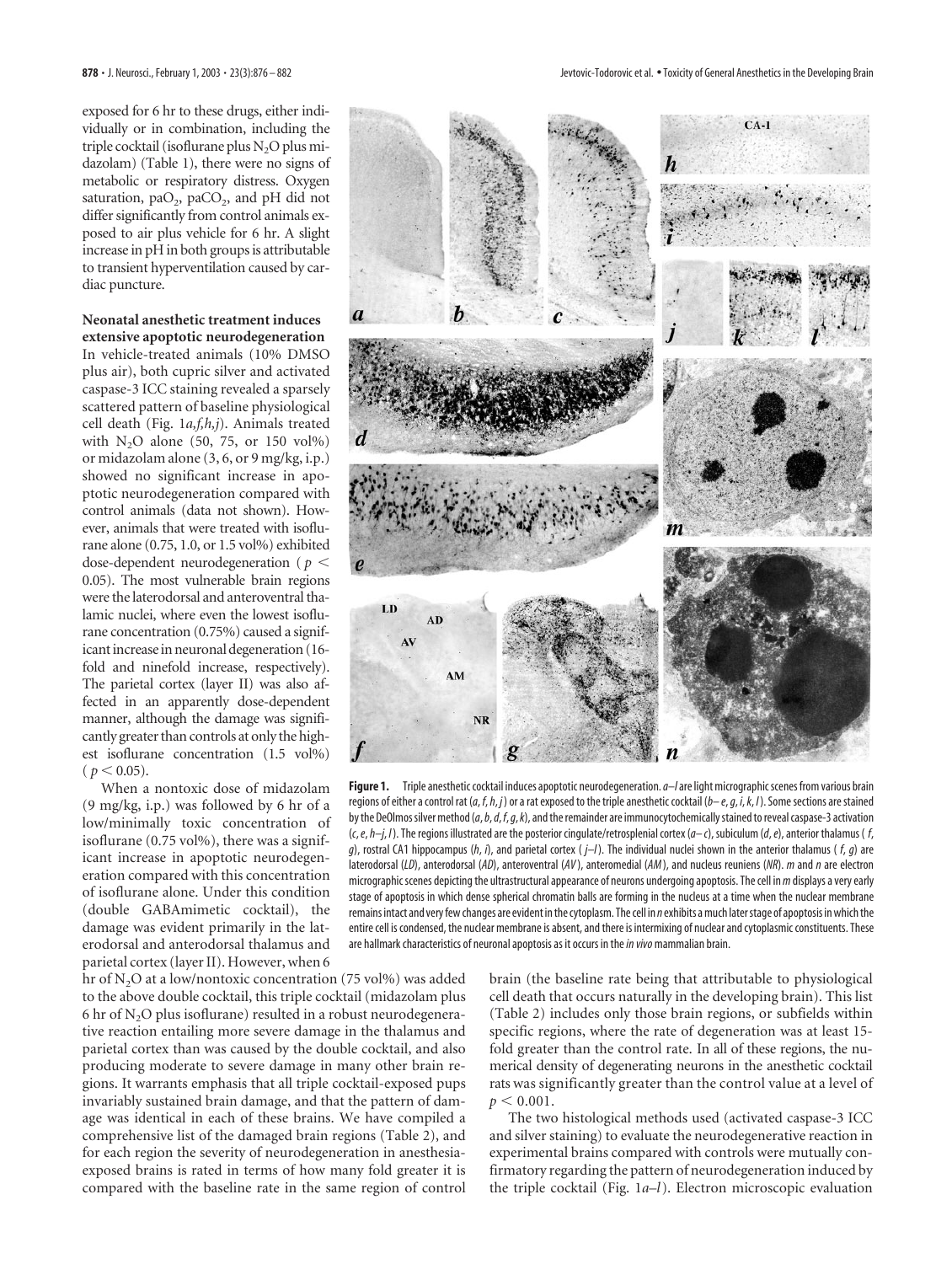**Table 2. Brain regions in which anesthesia-induced neurodegeneration was most heavily concentrated**

| <b>Brain region</b>          | Severity (fold increase) |
|------------------------------|--------------------------|
| Medial septal nucleus        | 27                       |
| Diagonal band of Broca       | 29                       |
| Nucleus accumbens            | 33                       |
| Rostral caudate nucleus      | 26                       |
| Globus pallidus              | 43                       |
| Amygdaloid nuclei            |                          |
| <b>Basolateral</b>           | 22                       |
| Medial                       | 25                       |
| Cortical                     | 23                       |
| Thalamic nuclei              |                          |
| Paraventricular              | 34                       |
| Anterodorsal                 | 28                       |
| Anteroventral                | 57                       |
| Anteromedial                 | 51                       |
| Laterodorsal                 | 68                       |
| <b>Reuniens</b>              | 34                       |
| Parafascicularis             | 45                       |
| Hippocampus, rostral CA1     | 21                       |
| Subiculum                    | 58                       |
| Cingulate cortex             | 32                       |
| Retrosplenial cortex         | 53                       |
| Neocortex (layers II and IV) |                          |
| Frontal                      | 18                       |
| Parietal                     | 34                       |
| Temporal                     | 22                       |
| <b>Occipital</b>             | 35                       |
| Hypothalamus                 |                          |
| Anterior                     | 22                       |
| Ventromedial                 | 34                       |
| Dorsomedial                  | 21                       |
| Mammillary complex           | 33                       |

Severity is expressed as the fold increase (i.e., how many times greater the density of degenerating neurons was in the experimental brain compared with the baseline rate of degeneration in the same region of control brain).

confirmed that the degenerating neurons displayed classical morphological changes characteristic of apoptosis (Fig. 1*m,n*).

**Triple anesthetic cocktail induces profound LTP suppression** To assess long-term electrophysiological effects of early anesthetic exposure, we examined synaptic function and LTP in hippocampal slices prepared at P29–P33 from rats treated at P7 with 10% DMSO (controls), N<sub>2</sub>O, isoflurane, midazolam, or a combination of the three agents. Baseline EPSPs elicited by single stimuli did not differ among the five groups (data not shown). LTP induction was unchanged in DMSO-treated controls compared with naive controls [changes in EPSP slope 60 min after tetanus in naive and DMSO animals were  $144.1 \pm 7.9\%$  of baseline ( $n = 6$ ) and 139.4  $\pm$  6.3% of baseline ( $n = 10$ ), respectively]. A less robust LTP response was observed in rats treated with  $N_2O$  $(129.1 \pm 5.9\%; n = 8)$ , isoflurane  $(125.1 \pm 3.1\%; n = 6)$ , or midazolam (120.9  $\pm$  2.2%; *n* = 8), but only midazolam-treated animals differed significantly from controls ( $p = 0.022$  by *t* test). In contrast, slices from rats treated with the triple anesthetic cocktail exhibited profound suppression of LTP (105.0  $\pm$  6.5% of baseline;  $n = 10$ ;  $p = 0.001$ ), despite the presence of robust shortterm potentiation (Fig. 2).

#### **Triple anesthetic cocktail induces long-term impairment in spatial learning/memory**

Because the anesthetic triple cocktail produced the most profound neurodegenerative effects, we decided to determine whether developmental exposure to this treatment also had last-



**Figure 2.** Effects of anesthetic exposure on LTP in the CA1 region of rat hippocampal slices.*a*, The graph depicts the time course of change in field EPSP slope ( $\pm$  SEM) in hippocampal slices from control rats treated with DMSO ( $\bullet$ ) and rats exposed to the triple anesthetic combination (*triple c.*, E). A single 100 Hz 1 sec tetanus was delivered at time 0 (*arrow*).*b*,*Traces* to the *right*of the graph show examples of EPSPs before (*solid traces*) and 60 min after (*dashed traces*) the tetanus in slices from animals treated with the various anesthetics. Hippocampal slices were prepared at P29 –P33 from rats treated at P7.

ing effects on behavior. To accomplish this, we assessed sensorimotor and cognitive function from early stages of development into adulthood and found that the anesthetic cocktail rats did not differ from controls in (1) overall growth as indexed by daily body weight measurements, (2) sensorimotor ability as measured by the ascent test (preweaning) and sensorimotor battery (postweaning), (3) acoustic or tactile startle reactivity or PPI as measured by startle/PPI testing, or (4) various movement-related variables, as measured during a 1 hr locomotor activity test.

When tested in the Morris water maze on P28, anesthetic cocktail and control rats performed similarly in terms of path length and latency when learning to swim to a visible platform during cued trials (data not shown). However, when we examined spatial reference memory capabilities in the same animals during place trials (submerged platform, fixed location) on P32, anesthetic cocktail rats showed significant acquisition deficits (Fig. 3*a*). The deficit was evidenced by the anesthetic cocktail rats showing slower acquisition rates during the middle blocks of trials, although they improved and performed like controls by the end of training and also exhibited control-like performance levels during probe trials (data not shown). When retested on the water maze as adults (P131), using a more difficult place-learning protocol, anesthetic cocktail rats again demonstrated impaired performance during place trials (Fig. 3*b*) but, unlike the earlier findings, they also demonstrated impaired retention performance during probe trials. Specifically, they spent significantly less time searching the pool quadrant where the platform had been (time in target quadrant) (Fig. 3*c*) and crossed over the former platform location significantly fewer times than controls (data not shown). Moreover, the control rats from study 2 that were subjected to an additional 5 d of testing improved their performance to asymptotic levels, suggesting that learning occurred, whereas the anesthetic cocktail group from study 2 showed no such improvement (Fig. 3*b*). In addition, the control rats showed significantly higher levels of retention during the probe trials in terms of target quadrant time (Fig. 3*c*) and platform crossings (data not shown). Swimming speeds were also analyzed during cued and place trials, and no differences were observed, further suggesting that swimming performance deficits were not responsible for the place-learning impairments in the anesthetic cocktail rats (data not shown).

When spatial working memory capabilities were tested in the radial arm maze at P53, anesthetic cocktail rats were significantly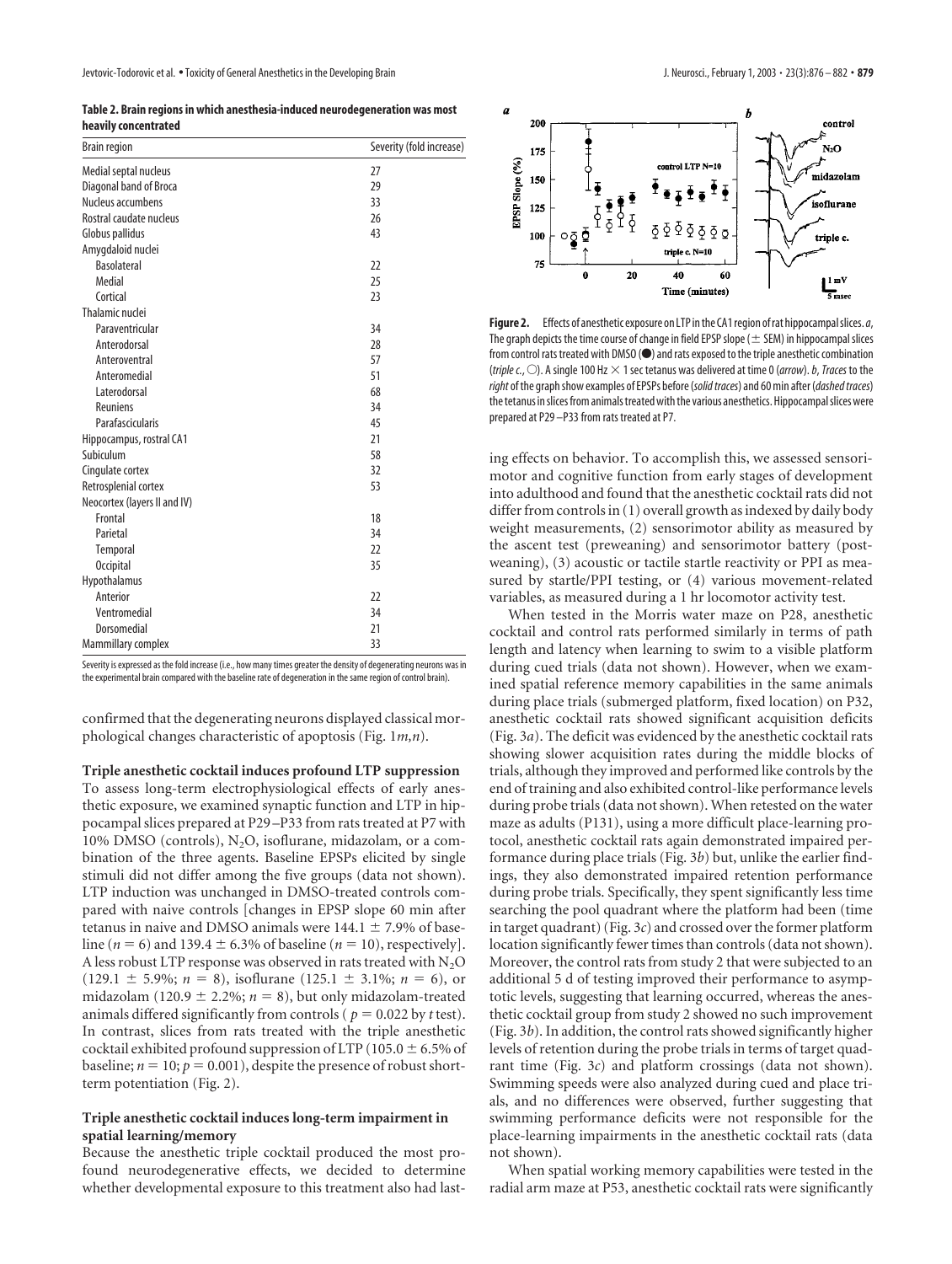impaired relative to controls (Fig. 3*d*) in terms of days required to reach a criterion demonstrating learning. Graphing these data in terms of the cumulative percentage of rats reaching criterion as a function of blocks of trials (Fig. 3*e*) reveals that the acquisition rate of the anesthetic cocktail rats began to slow compared with controls by the fourth block of trials and remained substantially slower for the remainder of training. The anesthetic cocktail rats also made a larger number of errors in reaching criterion, although this difference was marginally nonsignificant ( $p = 0.065$ ; data not shown).

# **Discussion**

Our findings indicate that exposure of infant rats to an anesthetic cocktail (midazolam, isoflurane,  $N_2O$ ) that is commonly used in pediatric anesthesia triggers apoptosis in several major brain regions, resulting in deletion of many neurons from the developing brain and residual learning/memory deficits, coupled with dysfunction of hippocampal synaptic mechanisms putatively associated with memory.

These findings are consistent with other recent evidence that apoptotic neurodegeneration can be induced in the developing rodent brain by (1) drugs that block NMDA receptors, (2) drugs that hyperactivate  $GABA_A$  receptors, or  $(3)$  ethanol, which has both NMDA antagonist and GABAmimetic properties. It appears that more profound neurodegeneration is induced if both NMDA and GABA<sub>A</sub> receptors are simultaneously altered, in that a more robust and widespread neurodegenerative response is seen after exposure to ethanol than to either an NMDA antagonist or GABAmimetic drug by itself. This principle is further corroborated by the present demonstration that combining a nontoxic concentration of the NMDA antagonist N<sub>2</sub>O with GABAmimetic agents induced a much more severe and widespread pattern of neurodegeneration than was induced by either drug category by itself, even at substantially higher doses.

Our data indicate that exposure of infant rats to a clinically relevant anesthesia protocol for 6 hr during synaptogenesis causes not only acute deletion of many neurons from the developing brain but also learning/memory disabilities that persist into adolescence and adulthood. Animals exposed to this anesthesia protocol displayed deficits in spatial reference memory capabilities as manifested by slower place learning acquisition as juveniles and by significant impairments in both spatial reference and working mem-



**Figure 3.** Effects of neonatal triple anesthetic cocktail treatment on spatial learning.*a*, Rats were tested at P32 for their ability to learn the location of a submerged (not visible) platform. An ANOVA of the escape path length data yielded a significant main effect of treatment ( $p = 0.032$ ) and a significant treatment by blocks of trials interaction ( $p = 0.024$ ), indicating that the performance of the rats that received the anesthetic cocktail was significantly inferior to that of control rats during place training. Subsequent pairwise comparisons indicated that differences were greatest during blocks 4, 5, and 6 ( $p=0.003$ , 0.012, and 0.019, respectively). However, the rats receiving the anesthetic cocktail improved their performance to control-like levels during the last four blocks of trials.*b*, Rats were retested as adults (P131) for their ability to learn a different location of the submerged platform. The graph on the*left* represents the path length data from the first five place trials when all rats were tested. An ANOVA of these data yielded a significant main effect of treatment ( $p=0.013$ ), indicating that the control rats, in general, exhibited significantly shorter path lengths in swimming to the platform compared with anesthetic cocktail rats. Subsequent pairwise comparisons showed that differences were greatest during block 4 ( $p = 0.001$ ). The graph on the *right* shows the data from study 2 rats that received 5 additional training days as adults. During these additional trials, the control group improved their performance and appeared to reach asymptotic levels, whereas the anesthetic cocktail rats showed no improvement. An ANOVA of these data yielded a significant main effect of treatment ( $p = 0.045$ ) as well as a significant treatment by blocks of trials interaction ( $p =$ 0.001). Additional pairwise comparisons showed that group differences were greatest during blocks 7, 8, and 10 ( $p = 0.032$ , 0.013, and 0.017, respectively). *c*, Probe trial performance of anesthetic cocktail and control rats during adult testing. Search behavior of the rats was quantified when the submerged platform was removed from the pool after the last place trials in blocks 5 and 10. The histogram on the *left* presents data for rats of both studies 1 and 2 combined after five blocks of place trials were completed. The histogram on the *right* presents data for rats of study 2 alone, after 10 blocks of place trials were completed. The *dotted line*represents the amount of time that animals would be expected to spend in the target quadrant based on chance alone. Both histograms show that the control rats spent significantly more time in the target quadrant than the anesthesia-exposed rats, regardless of whether the probe tests were performed on both study groups after five blocks or only on the study 2 rats after 10 trials.*d, e*, Data from the radial arm maze test performed on P53 to evaluate spatial working memory capabilities are shown.*d*, A histogram showing that the anesthetic cocktail rats required significantly more days to reach a criterion demonstrating learning (8 correct responses out of the first 9 responses for 4 consecutive days) compared with controls.*e*, Plotting the days to criterion data as the cumulative percentage of rats reaching criterion in each group as a function of blocks of training days shows that the acquisition rate of the anesthetic cocktail rats began to slow around the fourth block of trials and remained slower throughout the rest of the experiment. *Numbers* in *parentheses* in each graph indicate sample sizes. \* $p$  < 0.05; Bonferroni corrected level: <sup>†</sup> $p$  < 0.005 in *a*;  $^{\dagger}p$   $<$  0.01 in *b*.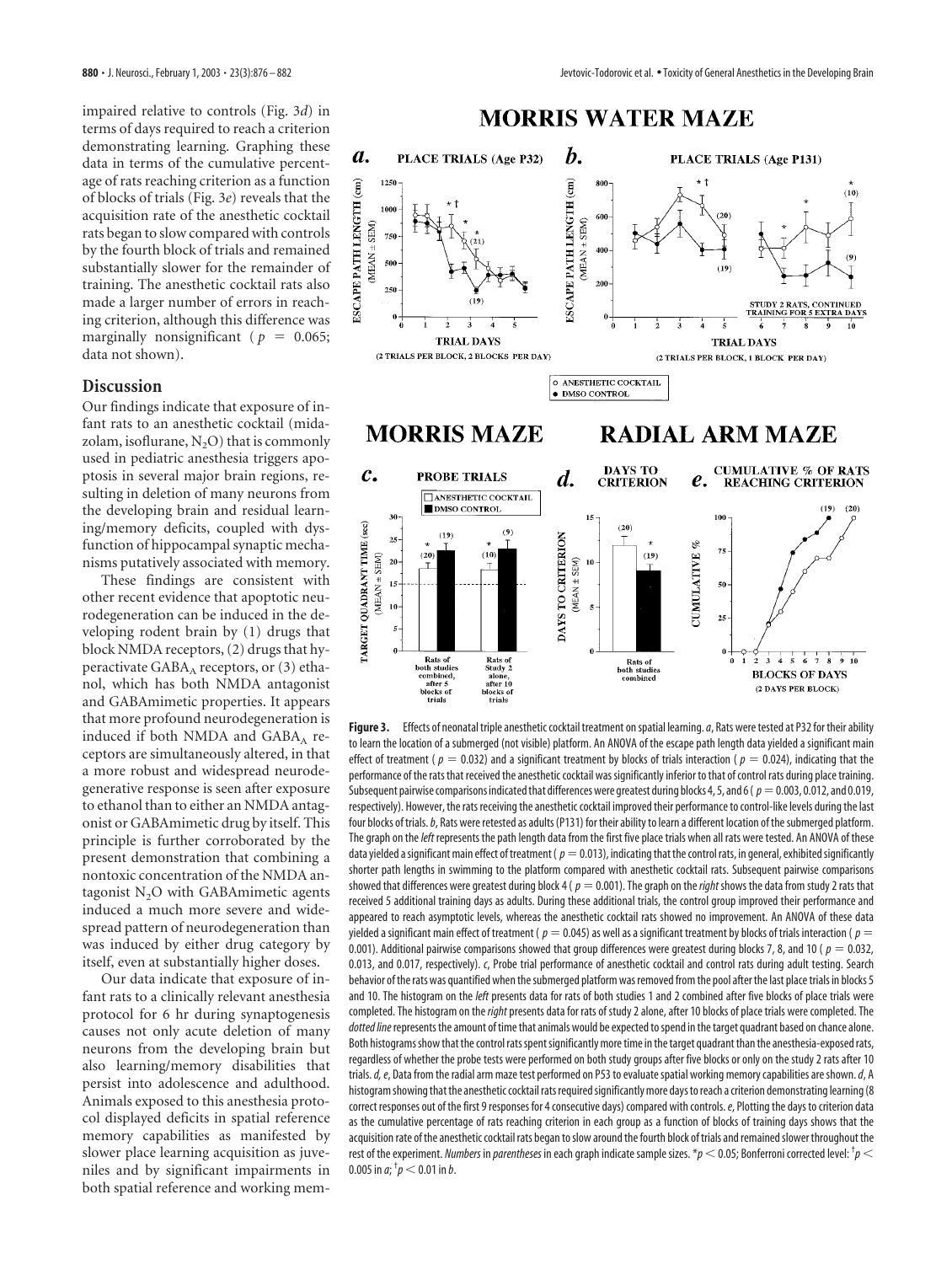ory as adults. The lack of differences between groups during the cued trials or with regard to swimming speeds as well as the absence of performance differences on a wide array of behavioral tests suggest that the learning/memory deficits in the anesthetic cocktail rats did not result from nonassociative performance factors such as sensorimotor disturbances, altered emotionality, or changes in motivation. Our additional finding that the anesthesia-exposed rats had lasting deficits in hippocampal synaptic function may help explain the learning deficits, in that the hippocampus is well known to play an important role in memory and learning. However, it would probably be simplistic to attribute these deficits solely to hippocampal damage, in view of substantial evidence (Aggleton and Brown, 1999; Mitchell et al., 2002) that fundamental memory functions are not mediated by the hippocampus alone, but rather by a distributed network that includes, in addition to the hippocampus, anterior thalamic nuclei, mammillary bodies, and retrosplenial cortex. Each of the latter three structures was damaged in the anesthesia-exposed brains more severely than the hippocampus.

The triple anesthetic drug protocol used in these experiments is one that is commonly used in pediatric anesthesia practice. We selected a dose of midazolam that is considered sedating (sedative dose is between 1 and 10 mg/kg, i.p., in rats) (Kissin et al., 1990) and followed this with only those concentrations of  $N_2O$  and isoflurane that are required to induce and maintain a surgical plane of anesthesia. The minimum alveolar anesthetic concentration that prevents purposeful movement to supramaximal noxious stimulation in 50% of subjects (MAC) for either  $N_2O$  or isoflurane in humans is  $\sim$  67% of the MAC in rats (Hornbein et al., 1982; Mahmoudi et al., 1989; Stevens and Kingston, 1992; Orliaguet et al., 2001). Thus, the concentrations of  $N_2O$  (75%) and isoflurane (0.75%) used in our rat study would be comparable with exposing a human to 50%  $N_2O$  and 0.5% isoflurane, concentrations that are well within clinically used ranges.

It has been shown in previous studies (Ikonomidou et al., 1999, 2000) that peak vulnerability to the apoptogenic action of NMDA antagonists and GABAmimetics is during the synaptogenesis period, also known as the brain growth-spurt period. This is a readily recognized period during which the brain grows at an accelerated rate because newly differentiated neurons throughout the brain are rapidly expanding their dendritic arbors to provide the required surface area to accommodate new synaptic connections. The brain growth spurt occurs in different mammalian species at different times relative to birth. In rats, it begins a day or two before birth and ends  $\sim$ 2 weeks after birth, whereas in humans it starts at the beginning of the third trimester and ends several years after birth (Dobbing and Sands, 1979). Comparing the brain growth curves for rats and humans, the period of peak brain growth occurs in rats between the fourth and tenth postnatal days and in humans between the last month of gestation and first 6 months after birth. Although neurodevelopmental age equivalencies between rats and humans cannot be specified with precision, our decision to use 7-d-old rats for the present study was based on the assumption that this neurodevelopmental age in the rat is equivalent to the human age from 0 to 6 months after a term birth, or perhaps from 0 to  $\geq$ 12 months after a premature birth. It is quite common, often out of necessity, but sometimes on an elective basis, for surgical procedures requiring general anesthesia to be performed on human infants in this neurodevelopmental age range.

Various anesthesia protocols have been used in pediatric medicine for many decades without clear evidence linking anesthesia exposure to subsequent neurobehavioral disturbances. Establishing such a link is rendered difficult by many confounding variables. For example, human infants who undergo general anesthesia often have a history of prematurity and/or adverse peripartum events, including prolonged exposure to sedatives or anticonvulsants in an intensive care unit. Moreover, linking neurobehavioral disturbances to perinatal drug exposure is difficult unless gross signs of dysmorphogenesis are present. For example, researchers were first alerted to the fetal alcohol syndrome by conspicuous dysmorphogenic effects (craniofacial malformations), and this led to the subsequent recognition that fetal exposure to ethanol can cause a wide range of neurobehavioral disturbances in the absence of dysmorphogenic effects (Streissguth and O'Malley, 2000). Our findings indicate that an anesthesia protocol that does not alter somatic development or induce sensorimotor impairments in rats does result in learning/memory deficits that are subtle enough to be easily overlooked. Additional animal research will be needed to address the potential developmental neurotoxicity of other clinically used anesthetic protocols. In addition, well designed clinical investigations are needed to assess the potential relevance of the animal findings to obstetric or pediatric anesthesia.

#### **References**

- Aggleton JP, Brown MW (1999) Episodic memory, amnesia, and the hippocampal-anterior thalamic axis. Behav Brain Sci 22:425–489.
- Corso TD, Sesma MA, Tenkova TI, Der TC, Wozniak DF, Farber NB, Olney JW (1997) Multifocal brain damage induced by phencyclidine is augmented by pilocarpine. Brain Res 33:533–541.
- DeOlmos JS, Ingram WR (1971) An improved cupric-silver method for impregnation of axonal and terminal degeneration. Brain Res 33:523–529.
- Dikranian K, Ishimaru MJ, Tenkova T, Labruyere J, Qin YQ, Ikonomidou C, Olney JW (2001) Apoptosis in the in vivo mammalian forebrain. Neurobiol Dis 8:359–379.
- Dobbing J, Sands J (1979) The brain growth spurt in various mammalian species. Early Hum Dev 3:79–84.
- Franks NP, Lieb WR (1994) Molecular and cellular mechanism of general anesthesia. Nature 367:607–614.
- Franks NP, Dickinson R, deSousa SLM, Hall AC, Lieb WR (1998) How does xenon produce anesthesia? Nature 396:324.
- Gonsowski CT, Eger II EI (1994) Nitrous oxide minimum alveolar anesthetic concentration in rats is greater than previously reported. Anesth Analg 79:710–712.
- Hartman RE, Wozniak DF, Nardi A, Olney JW, Sartorious L, Holtzman DM (2001) (2002) Behavioral phenotyping of GFAP-apoE3 and -apoE4 transgenic mice: ApoE4 mice show profound working memory impairments in the absence of Alzheimer's-like neuropathology. Exp Neurol 170:326–344.
- Ho N, Liauw JA, Blaeser F, Wei F, Hanissian S, Muglia LM, Wozniak DF, Nardi A, Linden DJ, Zhuo M, Muglia LJ, Chatila TA (2000) Impaired synaptic plasticity and CREB activation in CaMKIV/Gr-deficient mice. J Neurosci 20:6459–6472.
- Hornbein TF, Eger II EI, Winter PM, Smith G, Wetstone D, Smith KH (1982) The minimum alveolar concentration of nitrous oxide in man. Anesth Analg 61:553–556.
- Ikonomidou C, Bosch F, Miksa M, Bittigau P, Vockler J, Dikranian K, Tenkova TI, Stefovska V, Turski L, Olney JW (1999) Blockade of NMDA receptors and apoptotic neurodegeneration in the developing brain. Science 283:70–74.
- Ikonomidou C, Bittigau P, Ishimaru MJ, Wozniak DF, Koch C, Genz K, Price MT, Stefovska V, Horster F, Tenkova T, Dikranian K, Olney JW (2000) Ethanol-induced apoptotic neurodegeneration and fetal alcohol syndrome. Science 287:1056–1060.
- Ishimaru MJ, Ikonomidou C, Tenkova TI, Der TC, Dikranian K, Sesma MA, Olney JW (1999) Distinguishing excitotoxic from apoptotic neurodegeneration in the developing rat brain. J Comp Neurol 408:461–476.
- Jevtovic-Todorovic V, Todorovic SM, Mennerick S, Powell S, Dikranian K, Benshoff N, Zorumski CF, Olney JW (1998) Nitrous oxide (laughing